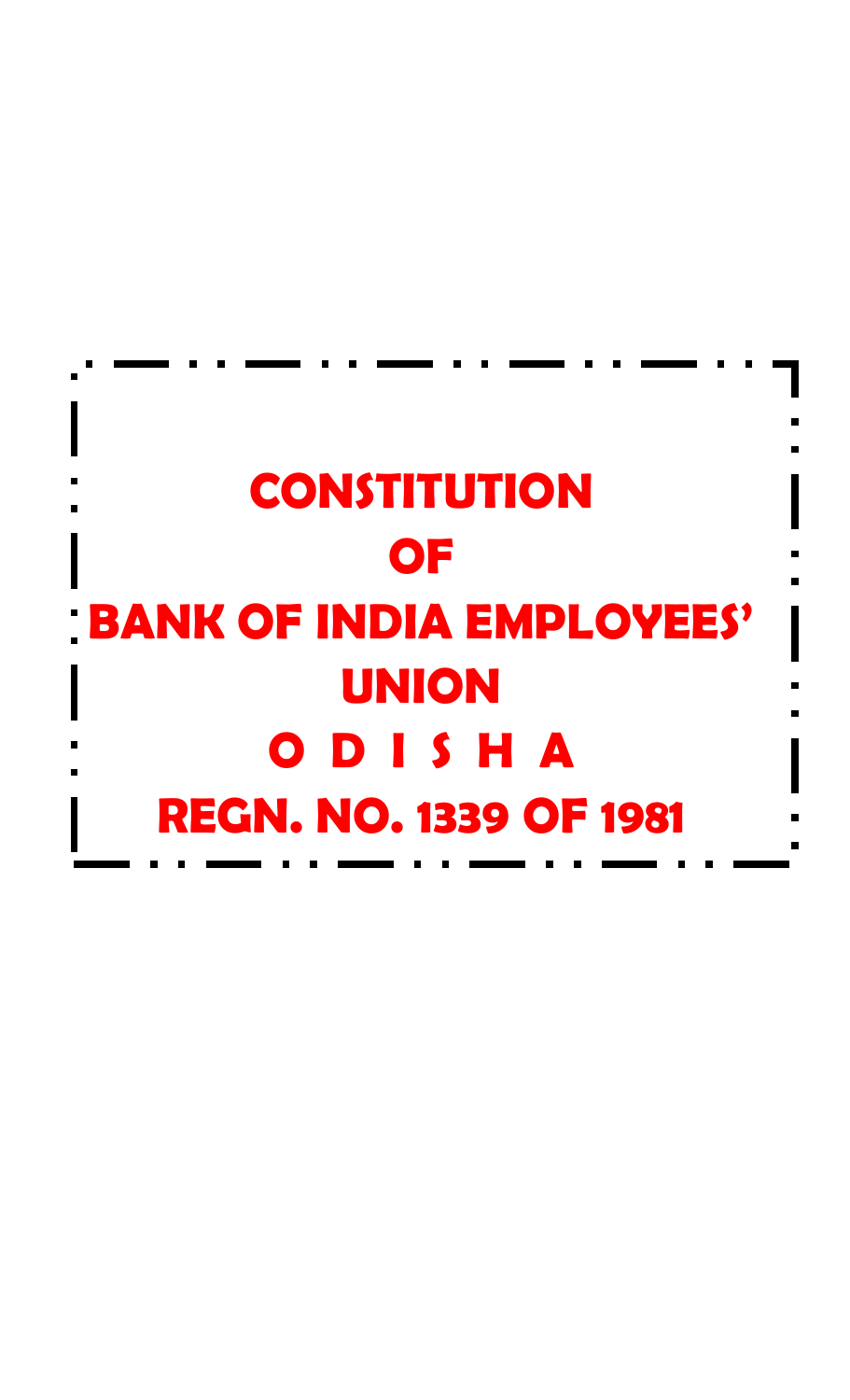## **CONSTITUTION OF BANK OF INDIA EMPLOYEES' UNION, ODISHA Registration No. 1339 of 1981**

## **01. Name, Address :**

- A. The Union shall be called as BANK OF INDIA EMPLOYEES' UNION,ODISHA REFERRED TO HEREINAFTER AS THE 'UNION'.
- B. The Central Office of the Union shall be at Bhubaneswar at present and all subsequent changes in address of this office shall be duly notified to all concerned and to the Registrar of Trade Unions.

## **02. AIMS AND OBJECTIVES :**

The Aims and Objectives of the Union shall be to :-

- A. Promote mutual understanding amongst its members :
- B. Secure fair conditions of life and service for its members and safeguard their interests in relation to their employment;
- C. Take all steps that may be necessary to improve the status and ameliorate the economic, social and cultural conditions of its members.

## **03. MEMBERSHIP :**

- A. Ordinary Members :
	- i) All employees of the Bank of India of the age of 18 years or more shall be eligible for admission as ordinary members of the Union provided they sign the membership Register of the Union thereby promising to abide by all the existing rules and as amended from time to time, decisions of the Union and pay membership fees as per rule No. 3A(ii).

(Note : The terms of member wherever it occurs in these rules means and ordinary member unless the context suggests a different meaning).

- ii) Membership Fees :
- a) Members from sub-ordinate staff of the Bank shall pay on admission to the Union :

| <b>Admission Fee</b>                         | Rs. 50.00 |
|----------------------------------------------|-----------|
| <b>Subscription for every Calendar Month</b> | Rs. 80.00 |

b) Members from non sub-ordinate staff of the Bank shall pay on admission to the Union :

Admission Fee Rs. 50.00 Subscription for every Calendar Month Rs.100.00

- c) Members shall pay to the Union fees of the Organization affiliating the Union as and when notified by the General Secretary of the Union.
- d) Members shall pay such sums to the Union as they may be called upon and within such period as may be decided by the Executive Committee of the Union provided that contribution for any of the purposes mentioned in Section 16 of the Trade Union Act, 1926 shall be voluntary and also shall pay to the Union levy/ies of Organizations affiliating the Union as and when decided by the Executive Committee of the Union.
- iii) Subscription is payable within the Calendar Month for which it is due and failure to pay subscription consecutively for three calendar months shall cause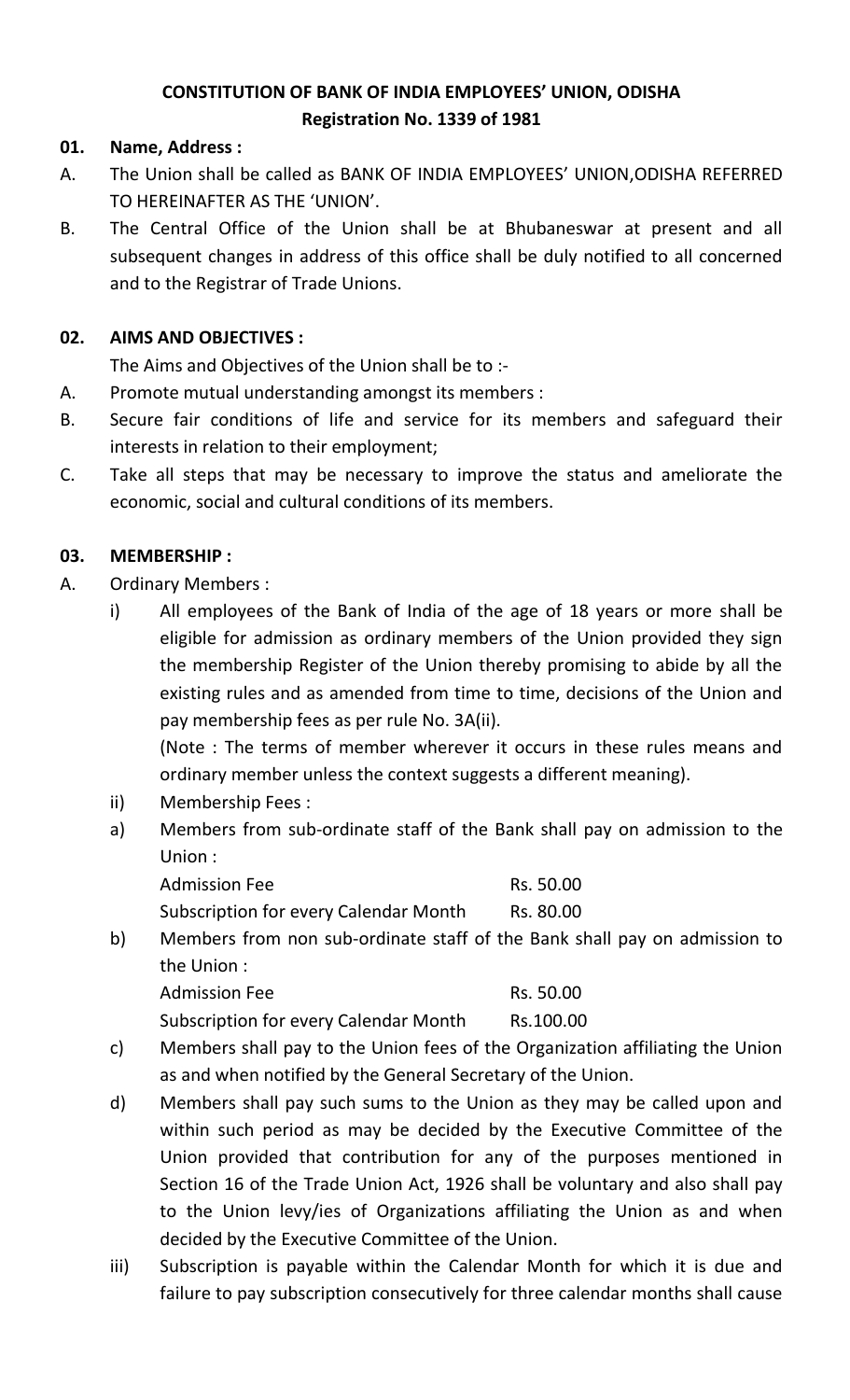ceasation of the membership of the Union, but such a member may rejoin the Union on paying the arrears and on such conditions as may be imposed on him by the Executive Committee of the Union.

- iv) A member resigning from the Union shall clear all his dues to the Union failing which his resignation shall not be accepted and he shall be liable to such actions as may be deemed necessary by the Executive Committee of the Union.
- v) Persons whose resignation from ordinary membership may have been accepted by the Union shall be entitled to rejoin the Union with the consent of and subject to terms and conditions given by the Executive Committee of Union.
- vi) Subject to a contrary decision of the General Council of the Union no member shall enjoy any right of a member and be entitled to any benefit to which a member shall be entitled under the rules of the Union unless he has paid all his dues to the Union.
- vii) Any member who becomes a member or in the membership of any other Trade Union shall cease forthwith automatically to be a member, but he may be allowed to rejoin the Union only with the consent of and subject to such terms and conditions as may be imposed on him by the Executive Committee.
- viii) Any ordinary member of the Union who ceased to be bank employee of Bank of India due to dismissal Discharge, Compulsorily retired, Removal & Termination of Service by the Bank's authority on account of his activities in the union shall continue to be a member till he is legally termed as workman.

# **B. HONORARY MEMBERS :**

- i)
- a) Persons sympathizing with the aims and objectives of the Union and not eligible for ordinary membership of the Union may be admitted as Honorary members of the Union if elected as such by the Executive Committee of the Union by a majority of three-fourth members of the said Executive Committee.
- b) Notwithstanding anything contained in these rules an Honorary Member shall be a member of the Executive Committee of the Union.
- ii) The maximum number of Honorary members shall not, at any time exceed three. Persons taken as Honorary Members of the Union shall sign the membership register of the Union thereby promising to abide by all rules or as amended later and decisions of the Union.
- iii)
- a) Honorary Members shall hold their membership until the next conference of the Union unless they resign from the Hony. Membership, die or are removed by the Executive Committee of the Union by passing a vote of no-confidence against them.
- b) Consideration or acceptance or rejection of resignation from Hony. Membership shall rest with the Executive Committee of the Union.
- iv) Hony. Members shall not be subject to pay monthly subscription or any kind of levy/ies imposed by the Union.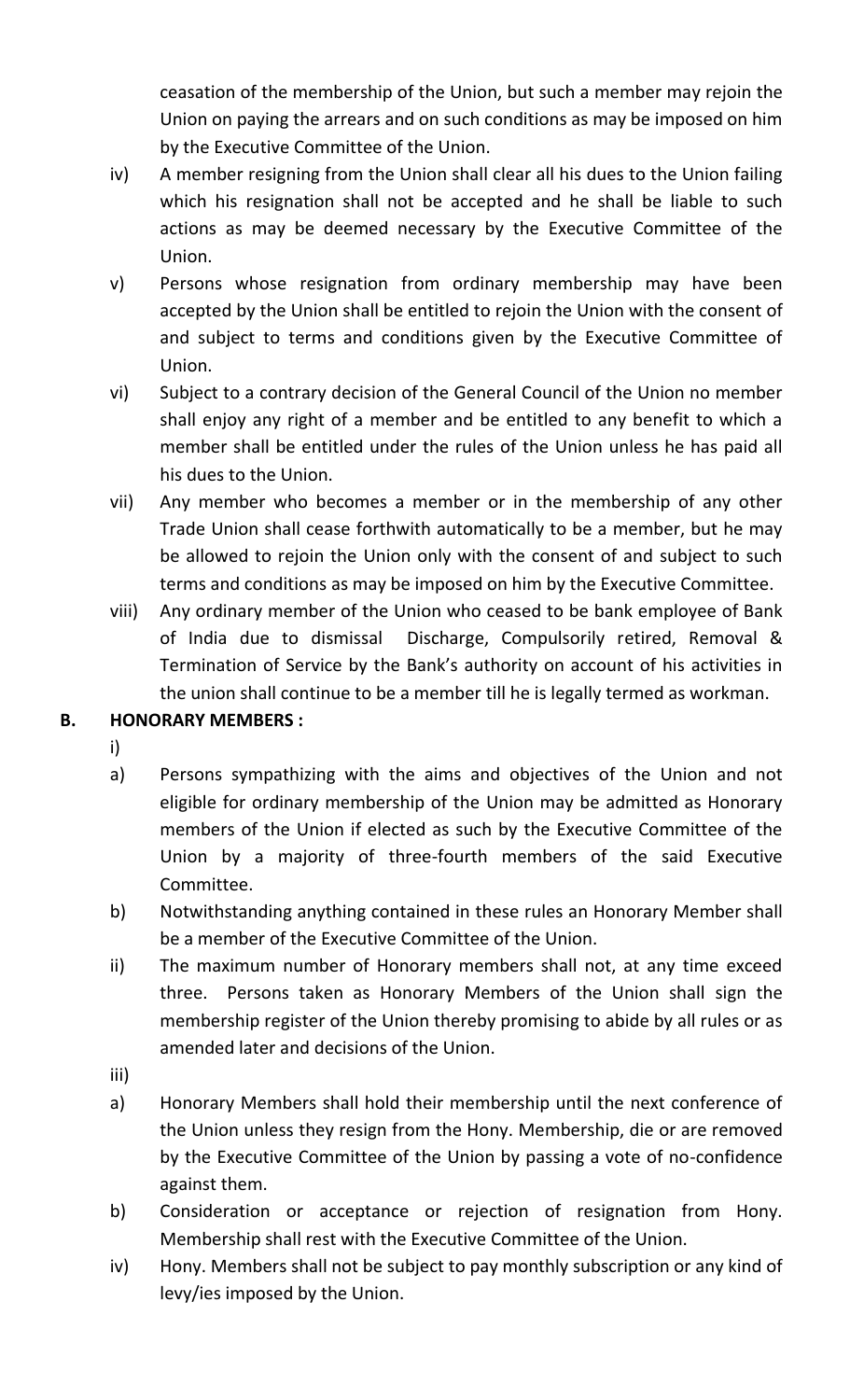- v) Hony. Members shall not be entitled to any benefit/s to which an ordinary member shall be entitled under these rules.
- C. Persons who may have resigned, died, been expelled or otherwise ceased to be a member of the Union shall not be entitled to the rights, previleges and benefits of members of the Union and their names shall be struck off from the register of membership of the Union.
- D. The Union shall maintain a register of members wherein name, age, address, occupation and such other particulars as may be considered necessary of each member including an Hony. Member shall be recorded. The union shall also publish a list of the members as at the close of  $31<sup>st</sup>$  December every ear within the next month.
- E. All registers and account books shall be open for inspection at the Union's Office by any member/Hony. Member/s of the Union during normal office hours of the Union.

# 4. **UNIT, UNIT REPRESENTATIVE, UNIT COMMITTEE, GENERAL COUNCIL AND EXECUTIVE COMMITTEE.**

## A. **Unit Representative :**

- i) Members in each office or Branch of the Bank shall constitute a Unit of the Union by themselves and Units shall be named after the names of the respective office/branches of the Bank.
- ii) Units shall elect representative/s Triennially on the following basis:
- a) One Representative and One Alternative Representative to act as Representative during absence of the Representative for any Union having 7 members or less.
- b) One Representative for every 7 members or major fraction thereof in case of residue for any Unit for Constituency having more than 10 members as at the close of the month immediately proceeding the date of notification for election for Representative/Alt. Representative.
- c) A representative/alternative representative of any Unit shall hold office till the next conference of the Union unless he resigns, dies and ceases to be a member of the removed by passing a vote of no-confidence with a majority of not less than two-third members in the respective Unit, in a meeting of the Unit concerned called for the purpose.
- d) Notwithstanding anything contained in these rules no member shall be eligible for election or bye-election as a representative to or alternative representative unless he has paid all his dues to the Union/participated in all the Strike Calls/Programmes of the Union.

# **B. Unit Committees :**

- i) The affairs of a Unit shall be administered by a Committee of the Unit referred to hereinafter as the Unit Committee subject to the control of the Executive Committee of the Union.
- ii) Representative, Alternate Representatives shall be the members of their respective Unit Committees.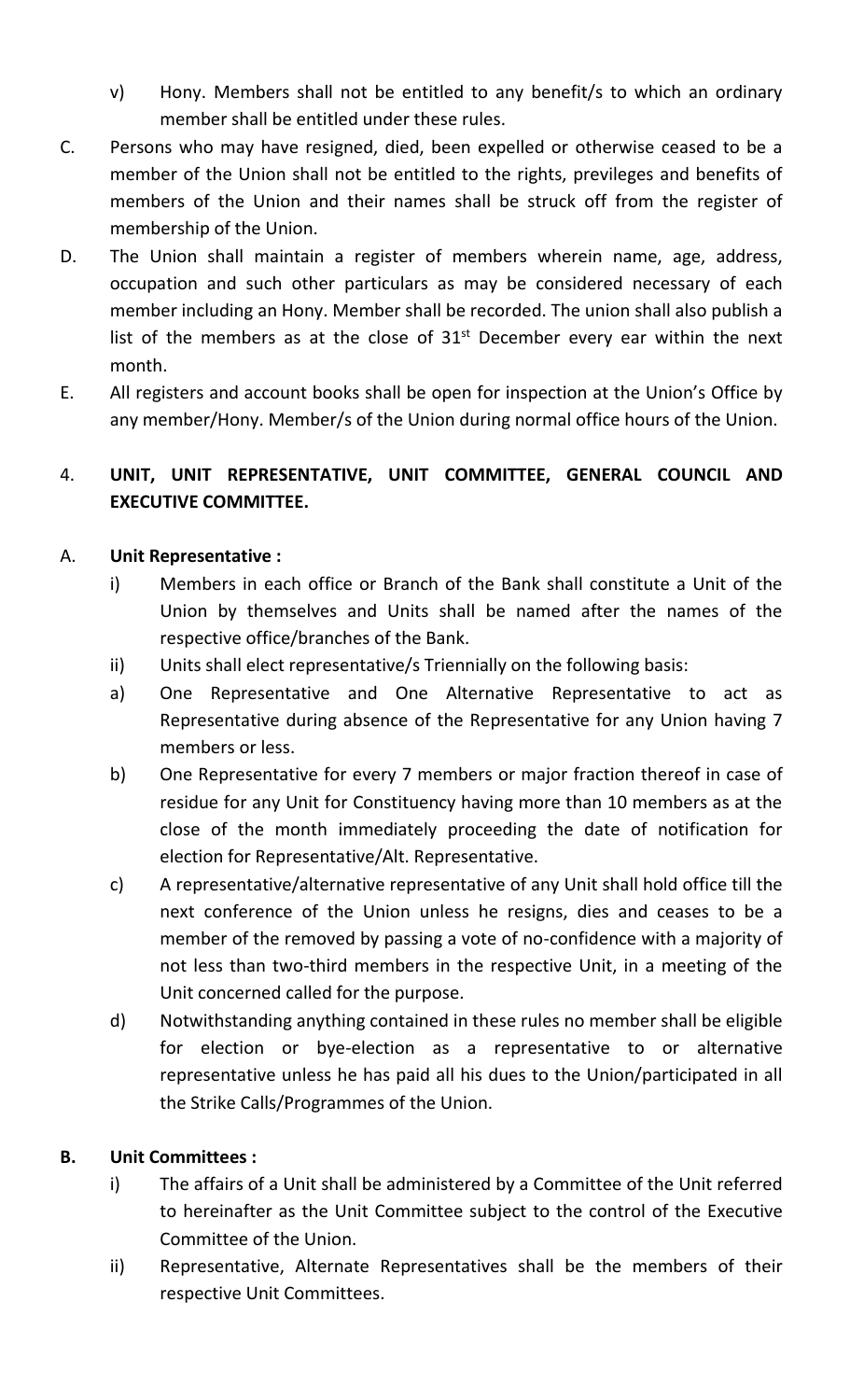- iii) Unit Committees shall hold office until the next conference of the Unit but any Unit Committee may be removed by passing a vote of no-confidence with a majority of not less than two-third members in the respective Units, in a meeting of the Unit concerned called for the purpose.
- iv) After conference of the Union the Representative of the Units shall form respective Unit Committee.
- v) A Unit Committee shall in the first meeting after the conference of the Union elect a Secretary for its own who shall be an Office Bearer of the Unit provided that Units having one representative shall have their representatives as respective Secretaries and Alternate Representatives of such Units shall function as Secretaries only in the absence of the respective Secretaries.
- vi) An Office Bearer of any Unit shall hold office until the next conference of the Union unless he resigns, dies, ceases to be a member or be removed by passing a vote of no-confidence with a majority of not less than two-third of the respective Unit Committee members in a meeting of the Unit Committee concerned called for the purpose.

## C. **General Council :**

- i) The supreme body of the Union shall be the General Council of the Union hereinafter referred to as the 'Council' composed of representatives of the units who shall be its member.
- ii) The Council shall have to complete its first meeting after Triennial election of representatives of the Units to be called Conference of the Union.
- iii) A member of the council shall hold office until the next conference unless he resigns from the post of representative, dies, ceases to be a member or be removed from the post of representative in accordance with the procedures provided in these rules.

### **D. Executive Committee :**

- **i)** Subject to the control of the Council the administration of all the affairs of the Union save these specially mentioned to be administered otherwise in the rules of the Union shall be carried on by the Executive Committee composed of not more than thirty eight members elected by the Council from amongst its members including executive committee members having one President, One Working President, Two Vice-Presidents, One General Secretary, Six Deputy General Secretaries, Eight Assistant General Secretaries, One Treasurer and who shall be the Office Bearers of the Union. Six Executive Committee Members over and above Thirty eight members shall be nominated from amongst Members of the Council/Unit Representatives/ Ordinary Members inclusive two from Women Cell by the General Council / Executive Committee.
- ii) A member of the Executive Committee including an Office bearer of the Union shall hold office until the next conference unless he resigns from the post, dies, ceases to be a member/Hony. Member or be removed from the post by passing a vote of no-confidence with a majority of not less than two-third members of the Council in meeting of the Council.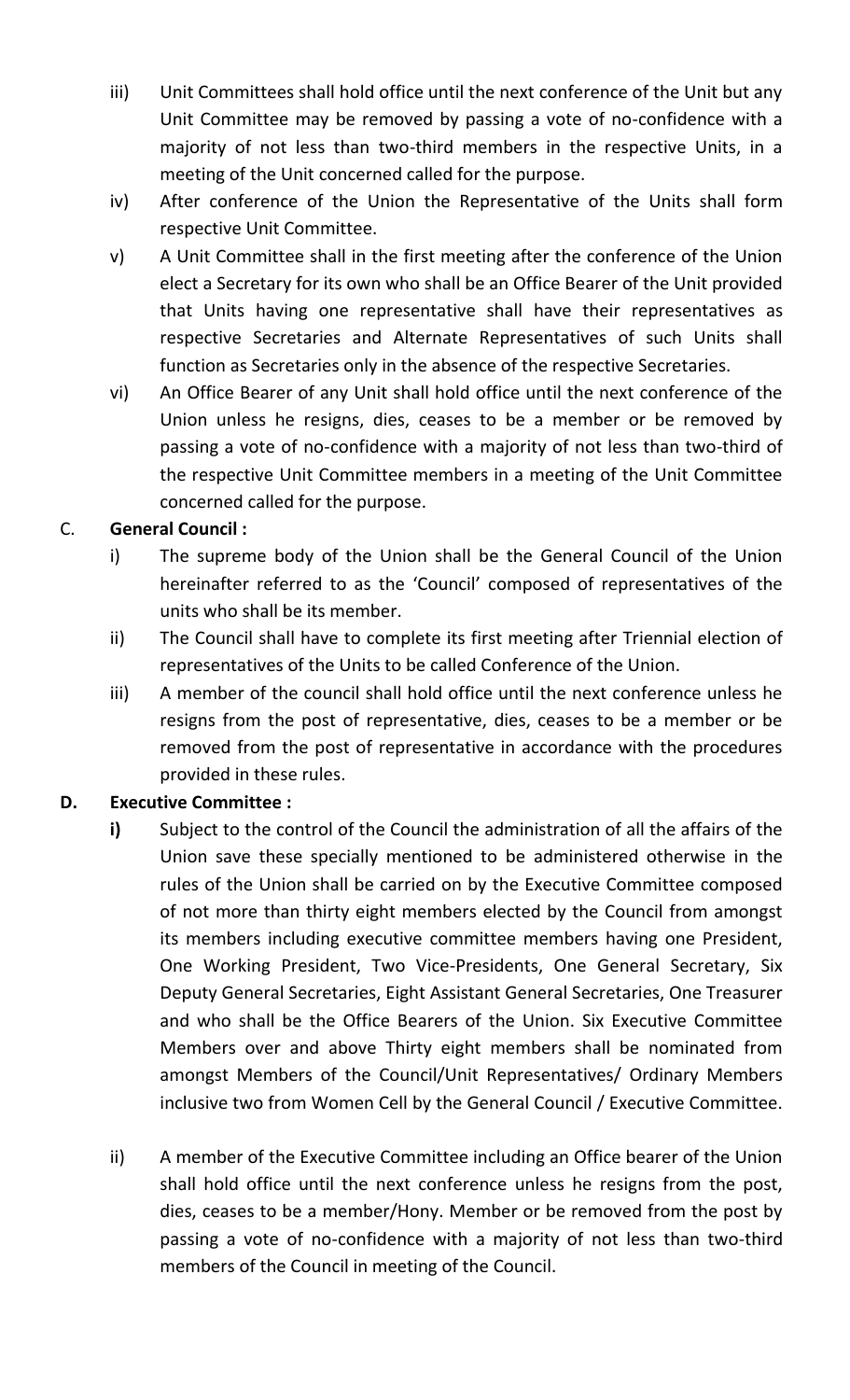iii) A) An Office Bearer ceases to be an ordinary member shall cease to hold his post consequent upon his retirement from Bank's Service.

B) Now withstanding anything containing in these rules an Honorary Member may be co-opted for filling of vacancy of Office Bearer provided the same should be approved/ ratified by the general meeting/ general council within a period of six month.

### **E. CONSIDERATION OF RESIGNATION AND FILLING-UP OF VACANCY :**

- i) Consideration and acceptance or rejection of resignation from the post of Representative/Alternate Representative or Office Bearer of any Unit shall rest with the respective Unit and Unit Committee respectively.
- ii) Consideration and acceptance or rejection of resignation from the post of Executive Committee Members including an Office Bearer of the Union shall rest with the Executive Committee.
- iii) Filling up of vacancy caused in the post of representative/alternative representative, Office-Bearer of any Unit or in the Executive Committee shall be by bye-election/s conducted in terms of procedure of election as provided in these rules.

### **F. POWERS & FUNCTIONS :**

- i) A Unit Committee shall also have the following powers and functions;
- a) to elect such other Office-Bearer/s of the respective Unit as it may consider necessary;
- b) to make justified and authorized expenses from the amount provided to it:
- c) to send minutes of all meetings of the Unit and its own body to the General Secretary of the Union as soon as possible within three days after conclusion of such meetings;
- d) to send an annual report on the activities of the Unit and its own body and an annual verified statement of accounts of the Unit to the General Secretary at the end of each year.
- ii) The Executive Committee shall also have the following powers :
- a) to make from time to time as and when necessary by rule/s subject to these rules for conduct of business of the Union to remain in force unless modified or rescinded;
- b) to organize and maintain different sections for benefit of the member and to frame, amend, substitute and/or rescind rules for these sections from time to time as and when necessary;
- c) to appoint such sub-committee/s with such functions and powers as may be considered necessary in the interests of the Union;
- d) to deligate such powers as may be deemed necessary to any person/s, body/bodies in the interest of the Union;
- e) to appoint officiating office-bearer/s as and when necessary from amongst the Executive Committee members in case where no specific direction is given under these rules;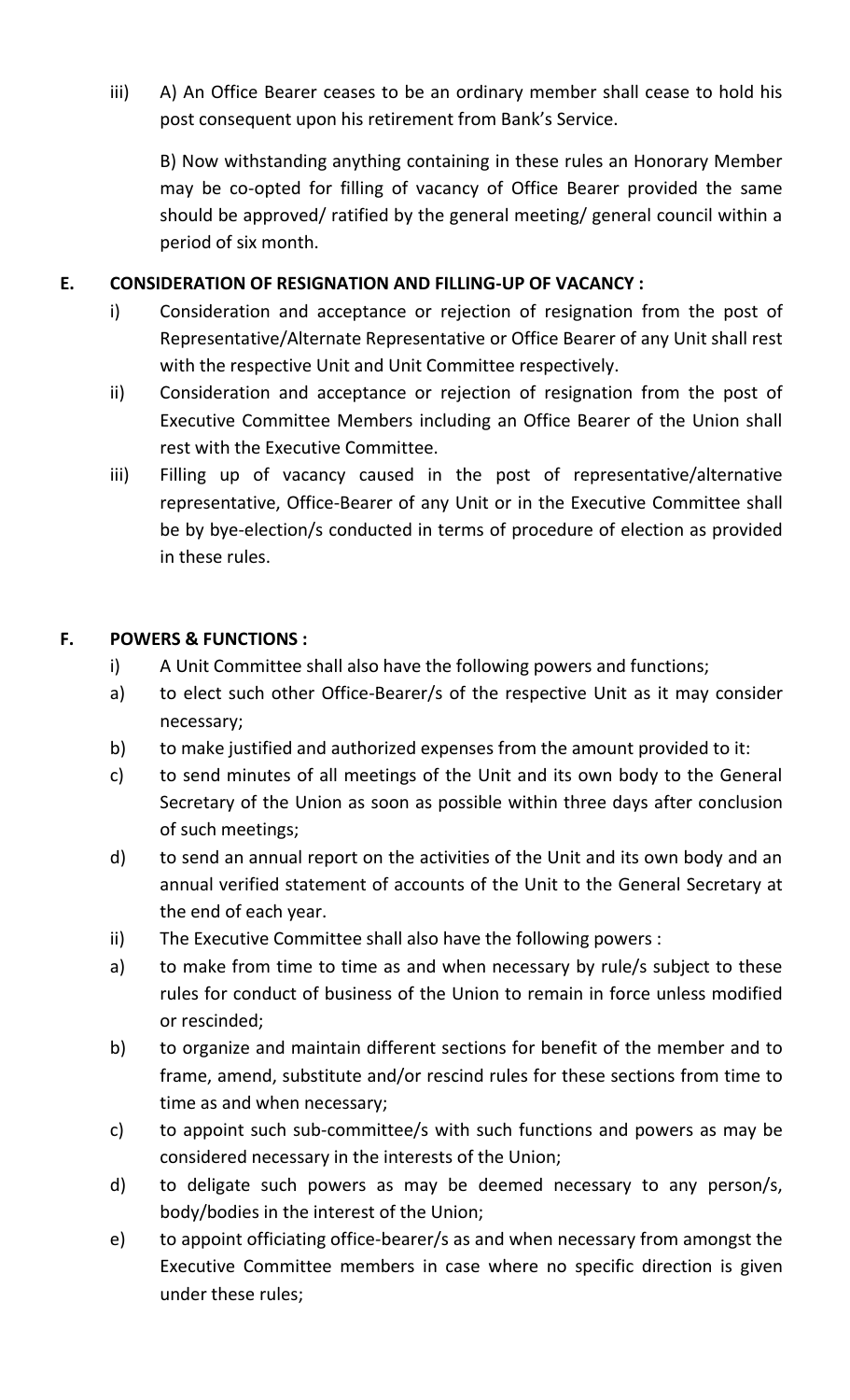- f) to appoint Returning Officer of the Union;
- g) to consider and accept or reject resignation/s from member/s;
- h) to withhold for time being, until decision of the General Council, by passing vote of no-confidence powers of any office-bearer/s of member/s of the Executive Committee on his/them being found incompetent and/or guilty of anti-union activities and/or corrupt practices and/or breaking discipline of the Union and/or such other activities detrimental to the cause of the Union:
- i) to raise levy/ies of organizations affiliating the Union and to raise funds from the members and to prescribe period for payment of the same by the members.
- j) Any person and/or body appointed and/or delegated with some powers and/or office/s by the Executive Committee and Unit Committee excepting Returning Officer shall hold such during pleasure of the Executive Committee and Unit Committee respectively.

#### **5. POWERS AND FUNCTIONS OF THE PRESIDENT AND OTHER OFFICE-BEARERS :**

- A. The President when present shall preside over all meetings of the Executive Committee and the Council except Conference of the Union presiding over which he shall have to be elected there for the purpose, give rulings, preserve orders and sign all minutes of such meetings. He shall have a second vote in case of a tie in voting in any meeting and shall have powers to expel any member from a meeting he presides for justified reason and such member shall forthwith remove himself from the meeting. He shall make and publish a panel of the Vice-Presidents to act in succession in his place during his absence and absence of Working President.
- B. The Working President shall function in absence of the President and the Vice-President shall function in absence of the President and Working President according to panel of succession as made and published by the President.
- C. The General Secretary shall convene all meetings of the Council including Conference, Executive Committee Meeting, First Meeting of all Unit Committees comprising of more than one representative to be held after conference and he or any one acting in his place considers necessary meetings of any Unit, Unit Committee, take minutes of such meetings under signature of the respective Chairman of the Meetings which shall be read and confirmed at the next meetings. He shall conduct all correspondence, make representations, arrange interviews and exercise general supervision over the affairs of the Union. He shall also discharge such other duties and exercise such other powers as are provided in these rules. He shall scrutinize and pass all bills and vouchers for any expenses incurred on the Union's behalf subject to limitations as provided in these rules. He shall be responsible for submitting to the Registrar of Trade Unions all returns and notices that should be sent to the Officer under the Trade Unions Act, 1926. He shall make and publish a panel of the Deputy General Secretaries / Any Other Office Bearer of the Executive Committee to act in succession in his place during his absence.
- D. Deputy General Secretaries and Assistant General Secretaries shall discharge such duties and functions as may be given to them from time to time by the General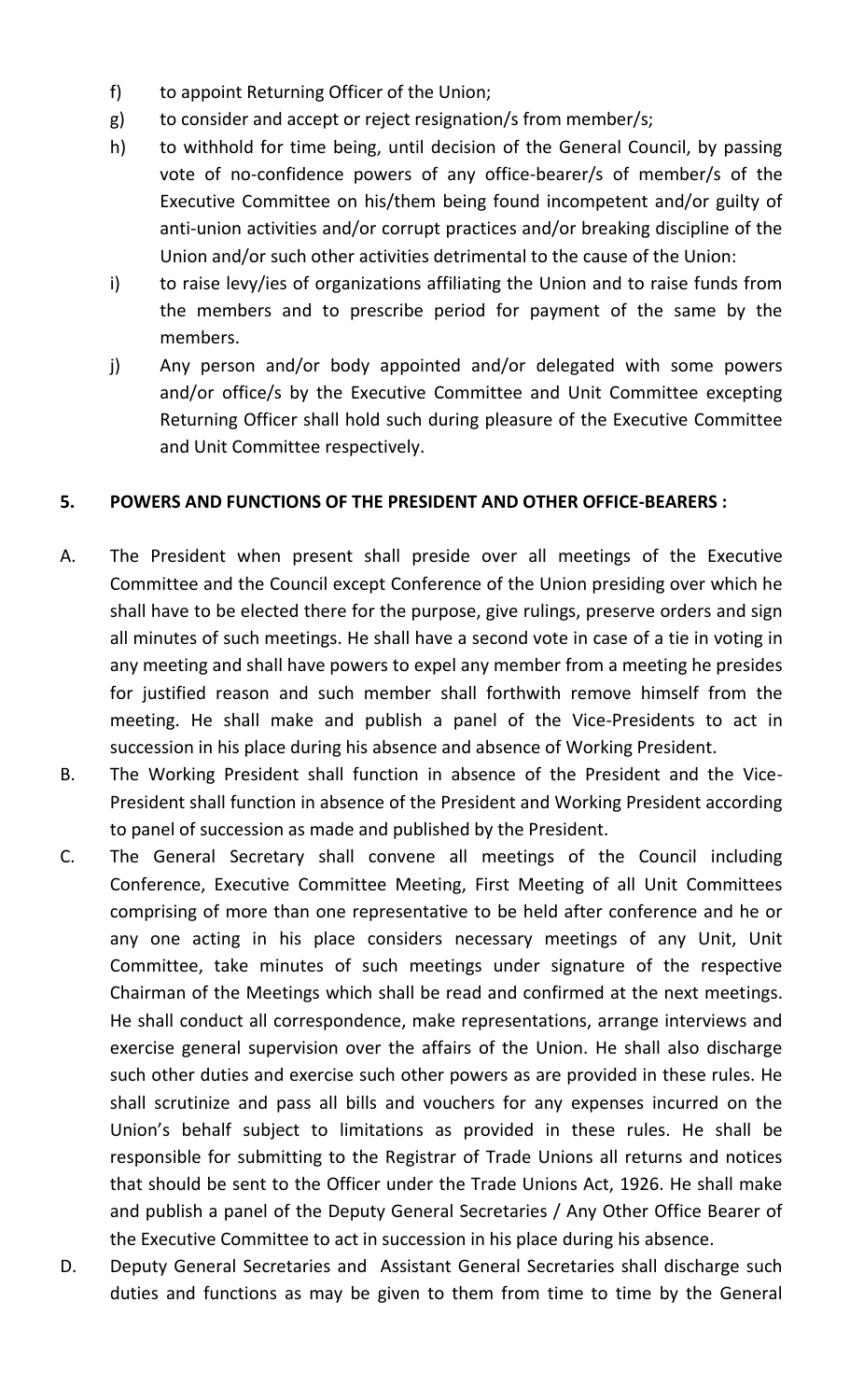Secretary. They shall help the General Secretary in discharging the duties and functions. They shall act in absence of the General Secretary according to the panel of succession as made and published by the General Secretary. They are authorised to work for and on behalf of the General Secretary and to sign all correspondence, cheques on Bank Accounts, vouchers and books etc. of the Union when necessary as Pro : General Secretary .

- E. The Treasurer shall be responsible for all money which will be received by the Union from time to time and for banking them in the Union's Bank Account/s. He shall keep proper accounts against vouchers of all receipts and expenses of the Union. He shall maintain in proper order the accounts of Union and as required under law and shall submit quarterly statement of accounts in proper form to the Executive Committee. He may keep with him an amount not exceeding Rs. 1000/- as cash in hand of the Union shall be responsible for collection of the Union's dues and maintenance of the Union's properties and preservation of the Union's accounts records.
- F. The Secretary of the Unit shall look after the affairs of his Unit and make representation/s as and when necessary for and on behalf of the Union under guidance of the General Secretary, excepting in emergent circumstances. He shall admit members from the employees within jurisdiction of his Unit on completion of necessary formalities and shall and their signatures. He shall arrange for collection of subscription, and other dues of the Union from the members of his Unit to be remitted immediately to the Union's account/s and shall be responsible for meetings of his Unit and Unit Committee, take minutes of such meetings under signatures of respective Chairman and send such minutes to the General Secretary of the Union and also get such minutes road and confirmed in the next meetings. He may make justified and necessary expenses in relation to the Union work/matters under guidance from the General Secretary of the Union.

# **6. MEETINGS :**

- A. In the absence of the President, the Working President and the Vice-President meeting/s of the Executive Committee and the Council shall be presided over by a Chairman, who shall discharge the functions of the President in the meeting elected from among the members of the Executive Committee and the Council respectively.
- B. All meetings of the Units and the Unit Committees shall be presided over by a Chairman elected from amongst the members in the concerned Units and the Unit Committees respectively.
- C. **Conference :** The Conference shall be hold to transact the following business :
- i) to receive the report of the outgoing General Secretary and the audited accounts of the Union for the proceeding years;
- ii) to consider resolution/s, if any;
- iii) to frame and alter rules of the Union, if necessary;
- iv) to elect Hony. Members, if necessary, and members of the Executive Committee including office-bearers of the Union;
- v) to elect the delegates of the Union to the Federation of the Bank of India Staff Unions and the State Units of the All India Bank Employees' Association, if necessary;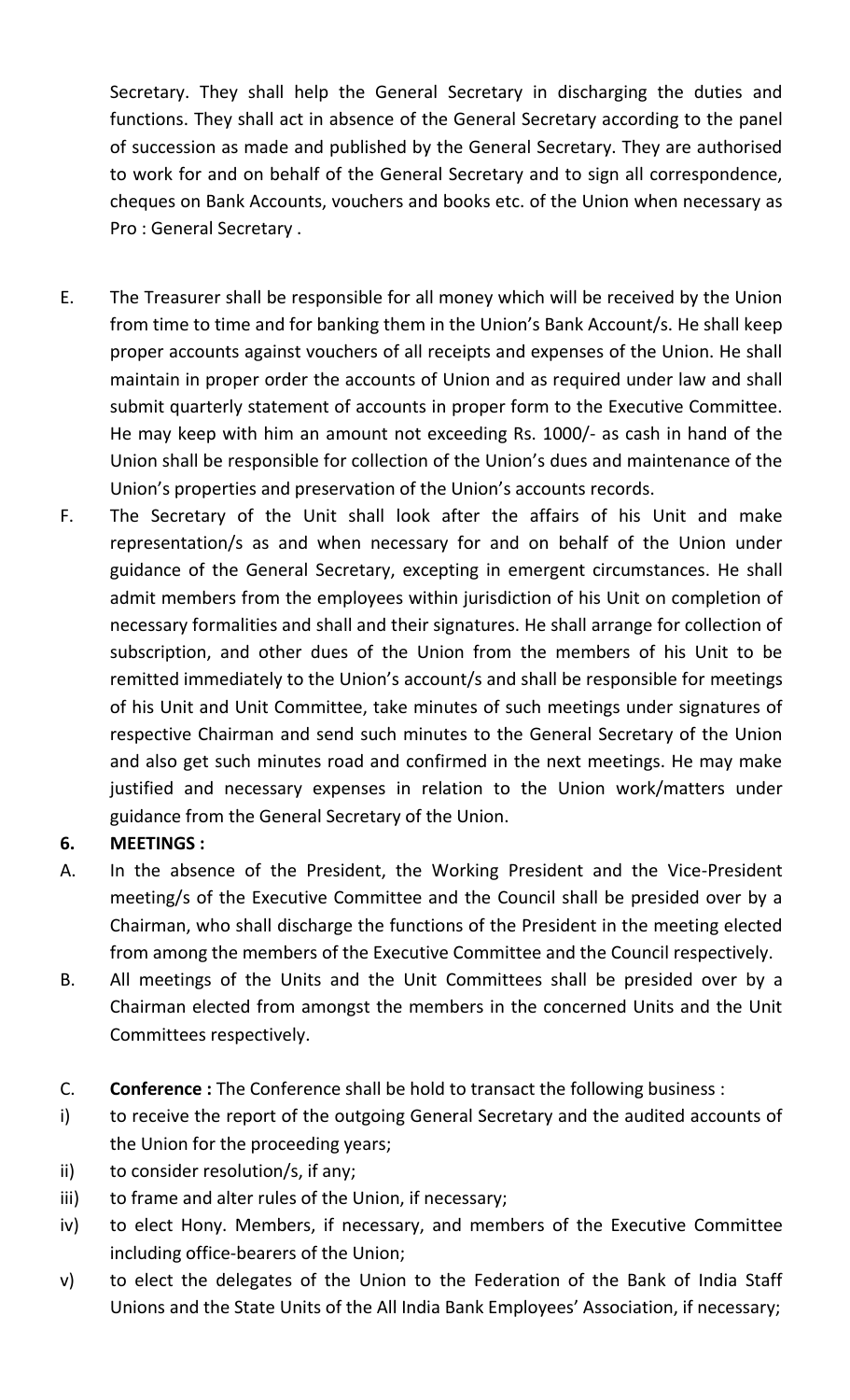- vi) to appoint Auditors of the Union for the ensuing term and fix their remuneration;
- vii) to take up any other matters/ relating to the Union and the members.

### D. **GENERAL MEETING :**

There shall be meeting of the Council whenever necessary to be called General Meeting.

#### E. **EXECUTIVE COMMITTEE MEETING**

The Executive Committee of the Union shall meet at least once in Four months to dispose of matters concerning the Union.

#### F. **WORKING COMMITTEE MEETING :**

Working Committee comprising Office Bearers shall meet at least once in Four months to dispose of matters concerning the Union.

- G.i) (a) On a written requisition by at least one-half of the members of the Council and the Executive Committee, the General Secretary shall call a General Meeting, Executive Committee Meeting respectively within seven days from the date of receipt of such requisition for the purpose of transacting the definite business mentioned in the requisition. In case the General Secretary fails to call such a requisitioned meeting, the requisitionists shall have power to call the meeting after giving due notice as required under the rules.
	- b) On a written requisition by at least one-fifth of the members of any Unit and twothird of the members of any Unit Committee, the Secretary of the respective Unit shall call a Unit and Unit Committee Meeting respectively within 7 days from the date of receipt of such requisition for the purpose of transacting the definite business mentioned in the requisition.
	- ii)
	- a) Notice for all meetings shall be given in writing. The period of notice of meetings shall be as under :

| Conference                         |                           | $: 15$ days' notice                                 |  |  |  |  |  |
|------------------------------------|---------------------------|-----------------------------------------------------|--|--|--|--|--|
| <b>General Meeting</b>             |                           | : 10 days' notice and in case of an emergent        |  |  |  |  |  |
|                                    |                           | general meeting 3 days' notice.                     |  |  |  |  |  |
| <b>Executive Committee Meeting</b> |                           |                                                     |  |  |  |  |  |
| & Office Bearer Meeting            |                           | : 10 days' notice and in case of an emergent        |  |  |  |  |  |
|                                    |                           | Executive Committee meeting one<br>day's<br>notice. |  |  |  |  |  |
| <b>Unit Meeting</b>                |                           | : 2 days' notice and in case of an emergent Unit    |  |  |  |  |  |
|                                    |                           | Meeting 2 hour's notice.                            |  |  |  |  |  |
| <b>Unit Committee Meeting</b>      | $\mathbb{R}^{\mathbb{Z}}$ | 2 days' notice and in case of an emergent Unit      |  |  |  |  |  |
|                                    |                           | Committee meeting one hour's notice.                |  |  |  |  |  |
|                                    |                           |                                                     |  |  |  |  |  |

b) Agenda, place and date of meeting called by the General Secretary and Secretary of any Unit shall be fixed by the General Secretary and Secretary of the Unit concerned respectively provided that in any requisitioned meeting the Agenda shall be as mentioned in the requisition. Agenda, place and date of meetings called by the requisitionists shall be fixed by them.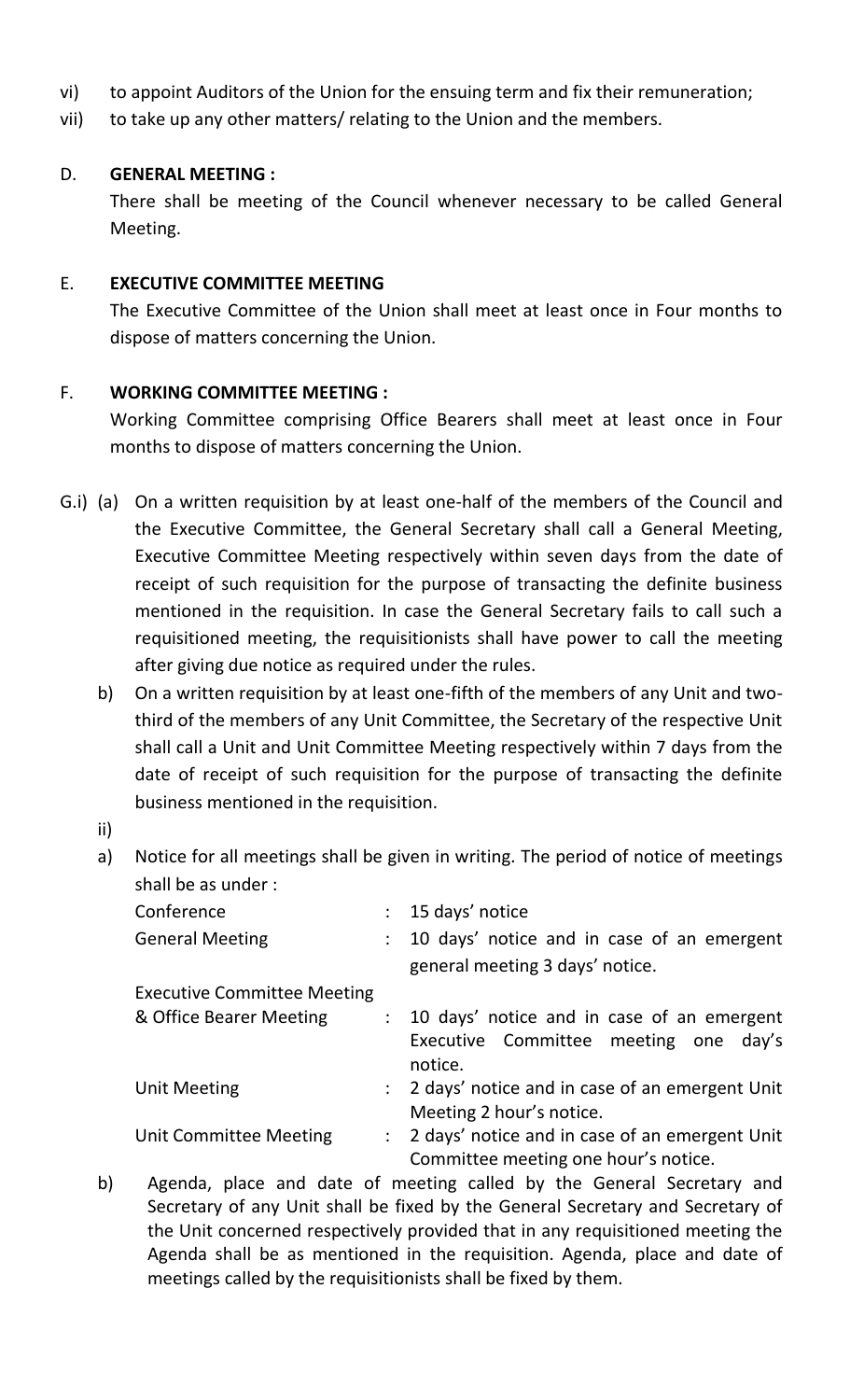- iii) The meetings except Confidence shall consider only such Agenda as mentioned in the respective notices.
- iv)
- a) The quorum for meetings shall be as under :

| Conference                    | : One-half of the members of the Council.                       |  |  |  |  |  |  |  |  |
|-------------------------------|-----------------------------------------------------------------|--|--|--|--|--|--|--|--|
| <b>General Meeting</b>        | : Half of the members of the Council.                           |  |  |  |  |  |  |  |  |
|                               | Executive Committee Meeting: Half of the members of the Working |  |  |  |  |  |  |  |  |
|                               | Committee Meeting as the as the case may be.                    |  |  |  |  |  |  |  |  |
| <b>Unit Meeting</b>           | : One-fifth of the Members of the Unit.                         |  |  |  |  |  |  |  |  |
| <b>Unit Committee Meeting</b> | : Two-third of the members of the Unit                          |  |  |  |  |  |  |  |  |
|                               | Committee.                                                      |  |  |  |  |  |  |  |  |

- b) Quorum shall be required to commence a meeting including adjourned meeting and throughout the meeting. Absence of quorum if and when detected during a meeting shall cause the meeting to be adjourned immediately.
- c) In the event of want of quorum at the time any meeting is scheduled to commence, a period not exceeding half-an-hour shall be allowed as grace for commence of the Meeting.
- d) Voting at the meeting may be either by ballot or by a show of hands and all matters shall be decided by a simple majority of votes except in case of those matters which are specifically mentioned to be decided otherwise in these rules, or under the Trade Unions Act, 1926.
- e) All resolutions passed in the meetings shall be recorded in the respective Minute Books kept for the purpose.
- f)

### 7. **FUNDS :**

### A i) **General Funds :**

Entire amount of subscriptions realised from members and all other incomes excepting contributions for the special fund shall be credited to the General Fund of the Union. All expenses from this fund shall be made subject to the provisions of section 15 of the Trade Unions Act, 1926. In case of a doubt whether a particular expense can be lawfully incurred and paid from the General Fund, the matter shall be referred to the Registrar of Trade Unions, Orissa and the Union shall abide by his decision.

### ii) **Special Fund :**

If and when necessary, Union shall invite its members to contribute to the Special Fund for any of the purposes mentioned in section 16 of the Trade Union Act, 1926. Contribution to the said fund shall not be made a condition for admission as members and no member shall be compelled to contribute and shall suffer from any disadvantages for his refusal to contribute to the said fund.

- B. Money belonging to the Union save those required for petty expenses not exceeding Rs. 1000/- shall ordinarily be deposited in a Bank or Banks of good standing.
- C. i) Accounts in the name of the Union in a Bank or Banks shall be opened or closed by a resolution or resolutions of the Executive Committee of the Union a copy of which shall be forwarded to the Bank or Banks concerned.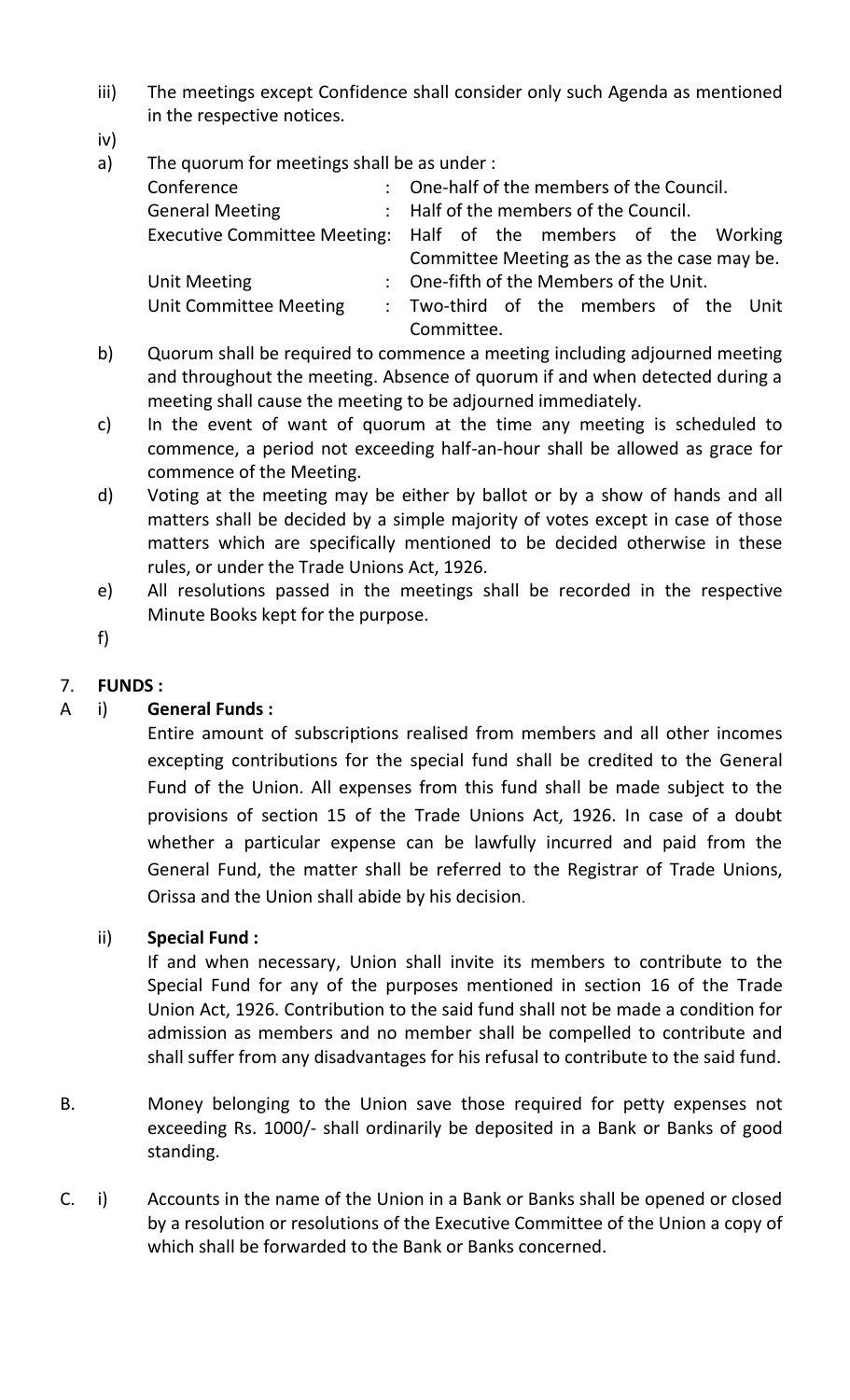- ii) All account/s in Bank/s in the name of the Union shall be operated upon, cheques drawn by the General Secretary or any one duly authorized the sign as Pro.General Secretary of the Union jointly with the Treasurer or any one duly authorized to sign as Pro. Treasurer of the Union who shall be responsible for all transaction/s in the accounts.
- D. Some portion of the moneys belonging to the Union may be invested as per decisions of the Executive Committee of the Union.
- E. Cash in hand of the Union shall be kept with the Treasurer or Officiating Treasurer of the Union who shall be fully responsible for the same. The Union's money lying with other person/s for work of the Union should be shown in Suspense Account/s in his/their name/s in the account book/s of the Union.
- F. All expenses of the Union shall be made against vouchers of the Union duly passed by the General Secretary or any one authorized to sign as Pro. General Secretary and countersigned by the Treasurer or any one authorized to sign as Pro. Treasurer.
- G. Accounts of the Funds of the Union shall be maintained in proper order and as required by law and shall be audited every year in accordance with Trade Unions Act, 1926 and the General Body of the Members.
- 8. **ALTERATION OF RULES, CHANGE IN NAME AND AMLGAMATION WITH OTHER UNION.**
- A. The rules of the Union may be altered, verified, rescinded and/or substituted at a General Meeting called for the purpose with the consent of not less than twothird of the Council Members.

A notice in writing of the change/s in the rules shall be sent to the Registrar of Trade Unions, Orissa within 14 days from the date of such meeting at which the change/s have been decided upon and the change/s have not have effect until the same have been registered and a certificate of Registration has been obtained from the Registrar of Trade Unions, Orissa.

- B. i) The Union may change its name at a General Meeting called for the purpose with the consent of 2/3 of its total membership on its membership register.
	- ii) Amalgamation of the Union with any one or more registered Trade Unions may be effected in accordance with provision contained in section 24 of the Trade Unions Act, 1926.

#### 9. **DELEGATES :**

- i) Delegates of the Union to the Federation of the Bank of India Staff Unions shall be elected in Conference or in General Meeting or Executive Committee Meeting called for the purpose.
- ii) Delegates of the Union to the State Units of the All India Bank Employees' Association shall be elected once by the representatives from the Units in the Executive Committee Meeting called for the purpose.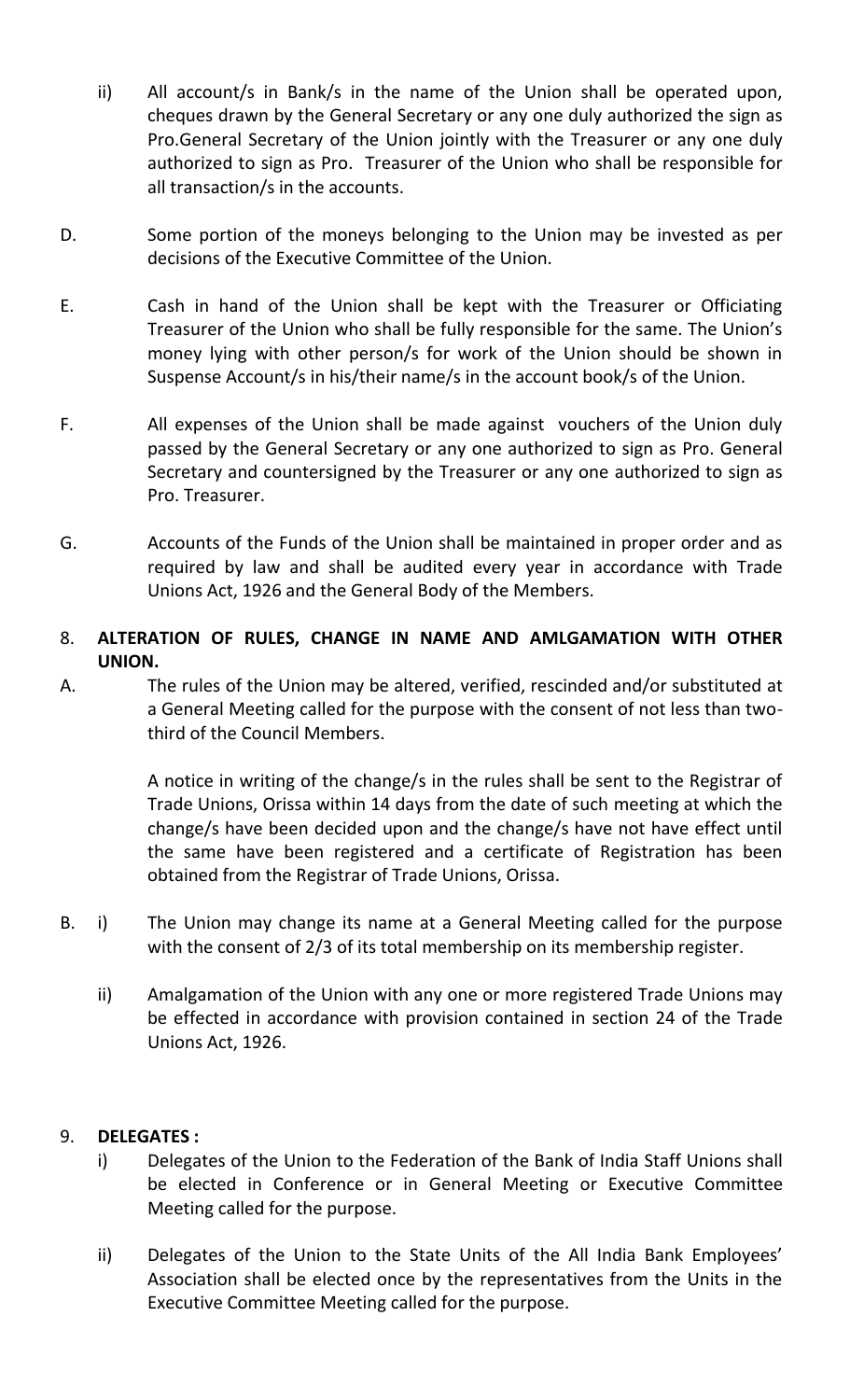iii) Other delegates of the Union, if and when necessary, shall be elected by the Executive Committee.

### 10. **ELECTION OF REPRESENTATIVES AND ALTERNATE REPRESENTATIVES :**

- A. Election and Bye-election of representatives and alternate representatives shall be conducted by a Returning Officer appointed for the purpose from amongst the members by the Executive Committee and if deemed necessary the Returning Officer with the help of one or more Joint Returning Officer/s to be appointed by him form amongst the members and such appointment on being made shall be notified by him to the Unit/s and constituency/ies concerned and to the General Secretary.
- B. A Joint Returning Officer in absence of the Returning Officer shall function as the Returning Officer and have all the powers.
- C. The Returning Officer in charge of election shall declare vacancy/ies on the basis of membership strength of the concerned Unit/s and/or Constituency/ies as at the close of immediately preceeding  $31<sup>st</sup>$  December and issue notice/s asking for filling of nomination paper/s in the prescribed form for Unit/s and Constituency/ies concerned in election allowing at least 21 days' time to send him such nomination papers. In case of bye-election the Returning Officer concerned shall issue notice/s asking for filing of nomination paper/s in the prescribed form for Unit/s and/or Constituency.ies concerned allowing 15 days' time to send him such nomination paper/s.
- D. The Returning Officer in charge of election or Bye-election shall by notification to the Unit/s and Constituency/ies concerned with a copy to the General Secretary allow reasonable time to withdraw nomination paper/s filed with him.
- E. The Returning Officer in charge of election or Bye-election shall publish by a notification for the Unit/s and Constituency/ies concerned with a copy to the General Secretary the final list of candidates for election or Bye-election.
- F. Election and Bye-election of representative and Alternate Representative shall be held by secret ballot. The ballot papers must be identical with each other in all respects and nothing hand-written and/or rubberstamped must be there in the ballot papers.
- G. Voting for election and Bye-election of representative and Alternate Representative shall take place at polling centre/s on date/s during appointed hours notified to the Unit/s and Constituency/ies concerned and the General Secretary by the Returning Officer in charge of election at least 4 days before the specified date and no charge of the Polling Centre/s, the date/s and appointed hours shall be made without first obtaining consent in writing of the candidate/s in the election or his/their election Agent/s. Election, however, may be postponed by the Returning Officer in charge of election in emergent circumstances.
- H. Counting of votes in election and bye-election of representative and alternate representative shall done before candidates and/or their Agents, if so requested, by the Returning Officer in charge of Election or Bye-election with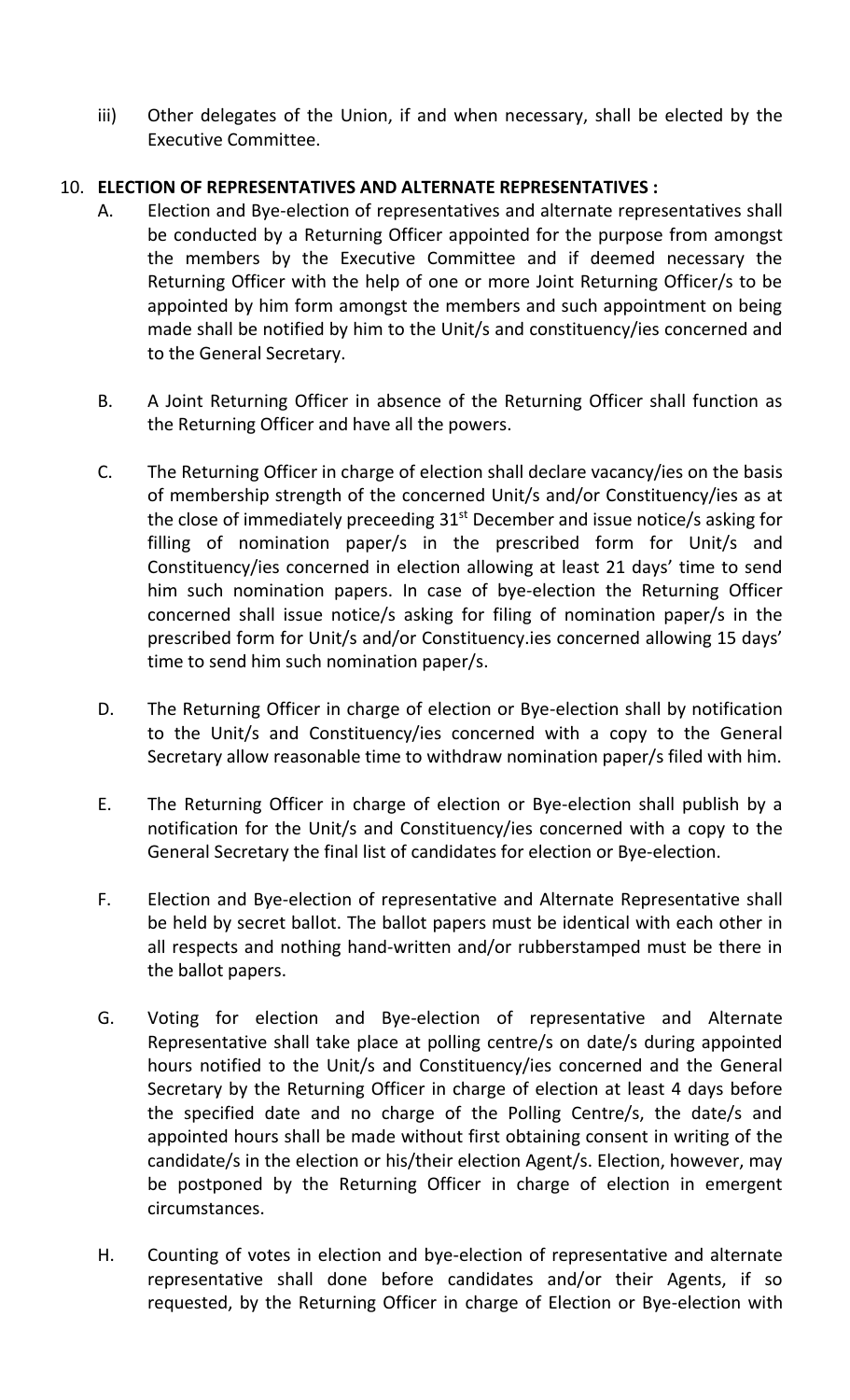the help of other Joint Returning Officer/s, if necessary, at the respective polling centre/s as soon as possible within twenty four hours after the close of polling and the result/s of the polling shall be declared immediately through a notification for the Unit/Constituency concerned with a copy to the General Secretary by the Returning Officer in charge of election or bye-election.

- I. The Returning Officer in charge of election or bye-election shall verify openly that nothing contained in the ballot box/es before commencement of the polling keeping only a hole opened in the said box/es for dropping ballot papers inside by the voters.
- J. The Returning Officer in charge of election or bye-election shall close the hole of the ballot box/es and seal openly if counting of votes does not take place immediately after the close of polling.
- K. The Ballot box/es shall be kept in the custody of the Returning Officer in charge of election or bye-election provided during polling the ballot box/es shall be placed in an open place in the respective polling centre/s.
- L. A candidate for election or bye-election to the post of representative or alternate representative shall propose his name and not seconded his name by a member of his Unit/Constituency in the prescribed nomination paper.
- M. A list of members of any Unit or Constituency subject to rectification of errors and omissions and to necessary change/s due to tradition/cessation of membership shall be made available by the Returning Officer in charge of election or bye-election to any candidate from that Unit or Constituency on the concerned candidate's request to him in writing.
- N. Notwithstanding anything contained in these rules the Returning Officer and the Joint Returning Officer/s shall have no voting right in election or bye-election for the time being so long he/they remain in office.
- O. The Returning Officer and the Joint Returning Officer/s shall hold office until declaration of result/s of election or bye-election for conducting of which he/they have been appointed.
- P. If any Returning Officer or Joint Returning Officer is found to have adopted or adopting or trying to adopt unfair means in matters of election or bye-election he shall be liable to disciplinary action and the election or bye-election he shall be liable to disciplinary action.

# 11. **DISCIPLINARY ACTION :**

If in the opinion of the Executive Committee any member be found incompetent and/or guilty of anti-union activities and/or other activities detrimental to the cause of the Union then such penalty and/or punishment to the extent of expulsion may be imposed on him by the decision of the Executive Committee as it may think fit, to explain his conduct in respect of the allegations made against him within a period of